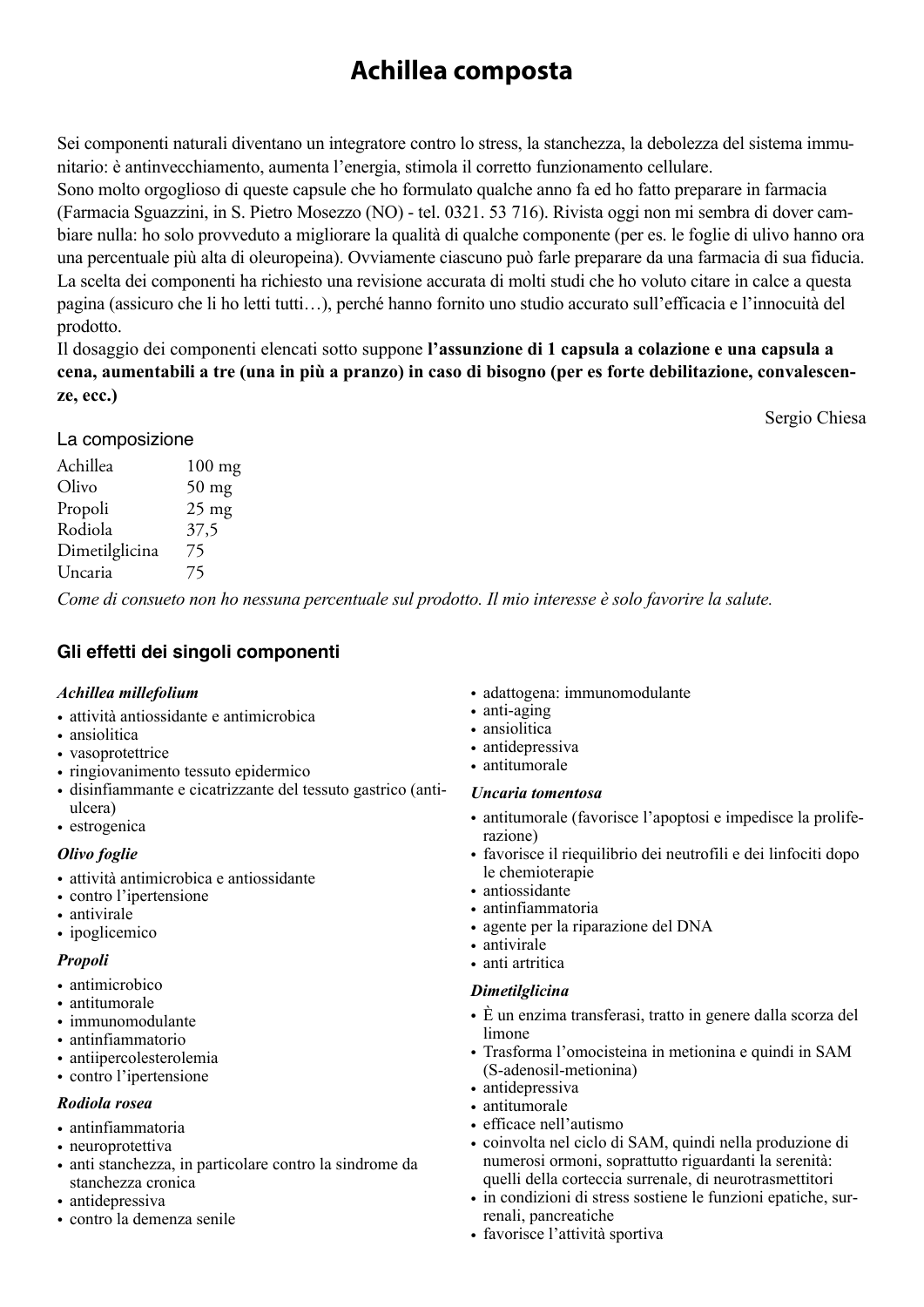# **Bibliografia**

## Achillea millefolium

- Akram, M. (2013). Minireview on Achillea millefolium Linn. *Journal of Membrane Biology*. http://doi.org/10.1007/ s00232-013-9588-x
- Applequist, W. L., & Moerman, D. E. (2011). Yarrow (Achillea millefolium L.): A Neglected Panacea? A Review of Ethnobotany, Bioactivity, and Biomedical Research1. *Economic Botany*. http://doi.org/10.1007/s12231-011-9154-3
- Baretta, I. P., Felizardo, R. A., Bimbato, V. F., Santos, M. G. J. Dos, Kassuya, C. A. L., Gasparotto Junior, A., … Andreatini, R. (2012). Anxiolytic-like effects of acute and chronic treatment with Achillea millefolium L. extract. *Journal of Ethnopharmacology*, *140*(1), 46–54. http://doi.org/10.1016/j.jep.2011.11.047
- Benedek, B., Kopp, B., & Melzig, M. F. (2007). Achillea millefolium L. s.l. Is the anti-inflammatory activity mediated by protease inhibition? *Journal of Ethnopharmacology*, *113*(2), 312–317. http://doi.org/10.1016/j.jep.2007.06.014
- Candan, F., Unlu, M., Tepe, B., Daferera, D., Polissiou, M., Sökmen, A., & Akpulat, H. A. (2003). Antioxidant and antimicrobial activity of the essential oil and methanol extracts of Achillea millefolium subsp. millefolium Afan. (Asteraceae). *Journal of Ethnopharmacology*, *87*(2-3), 215–220. http://doi.org/10.1016/S0378-8741(03)00149-1
- Cavalcanti, A. M., Baggio, C. H., Freitas, C. S., Rieck, L., de Sousa, R. S., Da Silva-Santos, J. E., … Marques, M. C. A. (2006). Safety and antiulcer efficacy studies of Achillea millefolium L. after chronic treatment in Wistar rats. *Journal of Ethnopharmacology*, *107*(2), 277–284. http://doi.org/10.1016/j.jep.2006.03.011
- Dall'Acqua, S., Bolego, C., Cignarella, A., Gaion, R. M., & Innocenti, G. (2011). Vasoprotective activity of standardized Achillea millefolium extract. *Phytomedicine*, *18*(12), 1031–1036. http://doi.org/10.1016/j.phymed.2011.05.005
- Khan, A. U., & Gilani, A. H. (2011). Blood pressure lowering, cardiovascular inhibitory and bronchodilatory actions of Achillea millefolium. *Phytotherapy Research*, *25*(4), 577–583. http://doi.org/10.1002/ptr.3303
- Nilforoushzadeh, M. A., Shirani-Bidabadi, L., Zolfaghari-Baghbaderani, A., Saberi, S., Siadat, A. H., & Mahmoudi, M. (2008). Comparison of Thymus vulgaris (Thyme), Achillea millefolium (Yarrow) and propolis hydroalcoholic extracts versus systemic glucantime in the treatment of cutaneous leishmaniasis in balb/c mice. *Journal of Vector Borne Diseases*, *45*(4), 301–306.
- Pain, S., Altobelli, C., Boher, A., Cittadini, L., Favre-Mercuret, M., Gaillard, C., … André-Frei, V. (2011). Surface rejuvenating effect of Achillea millefolium extract. *International Journal of Cosmetic Science*, *33*(6), 535–542. http://doi.org/ 10.1111/j.1468-2494.2011.00667.x
- Potrich, F. B., Allemand, A., da Silva, L. M., dos Santos, A. C., Baggio, C. H., Freitas, C. S., … Marques, M. C. A. (2010). Antiulcerogenic activity of hydroalcoholic extract of Achillea millefolium L.: Involvement of the antioxidant system. *Journal of Ethnopharmacology*, *130*(1), 85–92. http://doi.org/10.1016/j.jep.2010.04.014
- Ramsey, J., Robertson, A., & Husband, B. (2008). Rapid adaptive divergence in new world Achillea, an autopolyploid complex of ecological races. *Evolution*, *62*(3), 639–653. http://doi.org/10.1111/j.1558-5646.2007.00264.x
- Tunón, H., Thorsell, W., & Bohlin, L. (1994). Mosquito repelling activity of compounds occurring in Achillea millefolium L. (asteraceae). *Economic Botany*, *48*(2), 111–120. http://doi.org/10.1007/BF02908196
- Vitalini, S., Beretta, G., Iriti, M., Orsenigo, S., Basilico, N., Dall'Acqua, S., … Fico, G. (2011). Phenolic compounds from Achillea millefolium L. and their bioactivity. *Acta Biochimica Polonica*, *58*(2), 203–209.

## Olivo foglie

- Kiritsakis, K., Kontominas, M. G., Kontogiorgis, C., Hadjipavlou-Litina, D., Moustakas, A., & Kiritsakis, A. (2010). Composition and antioxidant activity of olive leaf extracts from Greek olive cultivars. *JAOCS, Journal of the American Oil Chemists' Society*, *87*(4), 369–376. http://doi.org/10.1007/s11746-009-1517-x
- Micol, V., Caturla, N., Pérez-Fons, L., Más, V., Pérez, L., & Estepa, A. (2005). The olive leaf extract exhibits antiviral activity against viral haemorrhagic septicaemia rhabdovirus (VHSV). *Antiviral Research*, *66*(2-3), 129–136. http://doi.org/ 10.1016/j.antiviral.2005.02.005
- Sudjana, A. N., D'Orazio, C., Ryan, V., Rasool, N., Ng, J., Islam, N., … Hammer, K. A. (2009). Antimicrobial activity of commercial Olea europaea (olive) leaf extract. *International Journal of Antimicrobial Agents*, *33*(5), 461–463. http:// doi.org/10.1016/j.ijantimicag.2008.10.026
- Susalit, E., Agus, N., Effendi, I., Tjandrawinata, R. R., Nofiarny, D., Perrinjaquet-Moccetti, T., & Verbruggen, M. (2011a). Olive (Olea europaea) leaf extract effective in patients with stage-1 hypertension: Comparison with Captopril. *Phytomedicine*, *18*(4), 251–258. http://doi.org/10.1016/j.phymed.2010.08.016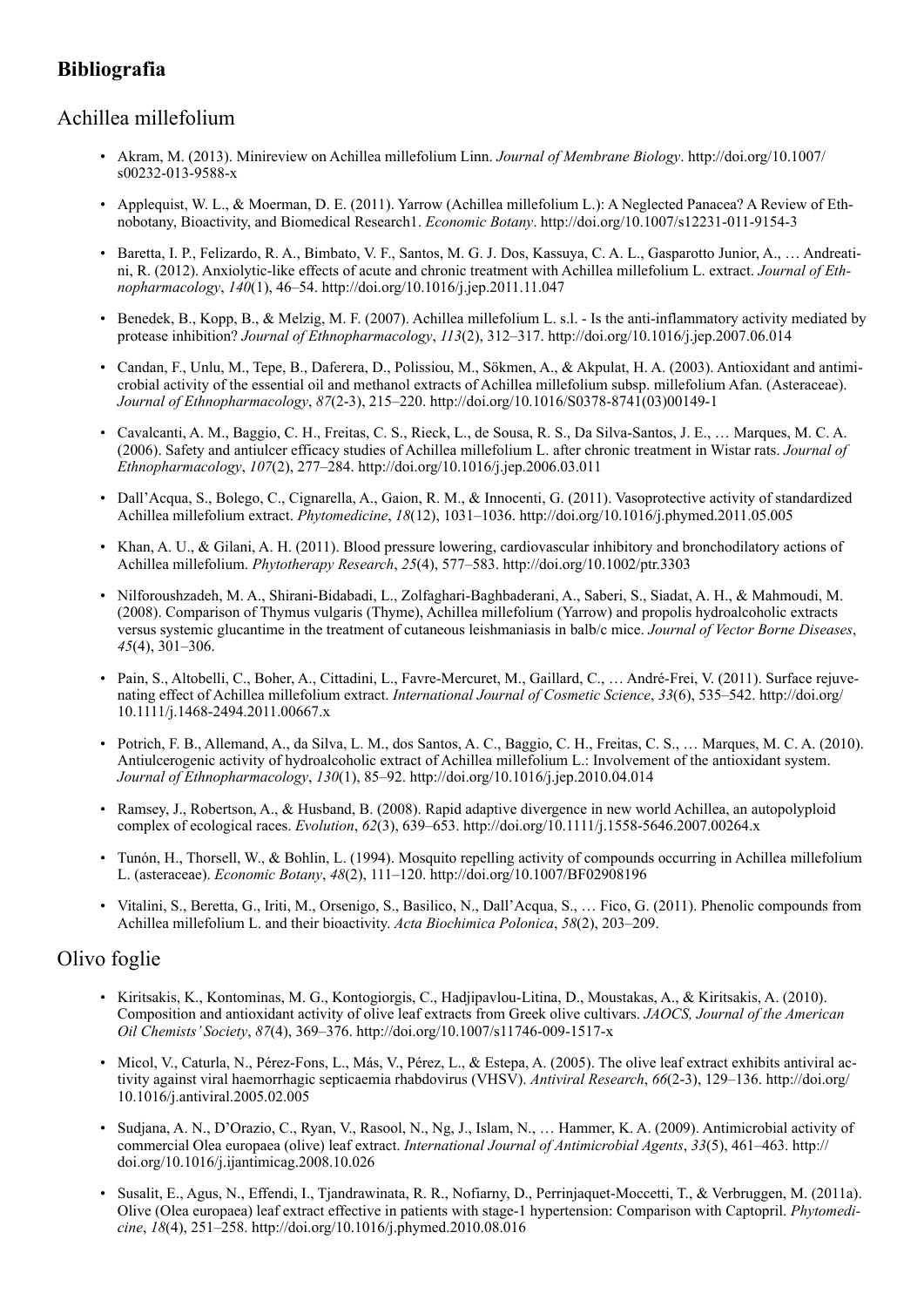- Wainstein, J., Ganz, T., Boaz, M., Bar Dayan, Y., Dolev, E., Kerem, Z., & Madar, Z. (2012). Olive Leaf Extract as a Hypoglycemic Agent in Both Human Diabetic Subjects and in Rats. *Journal of Medicinal Food*. http://doi.org/10.1089/ jmf.2011.0243
- Wang, W., Scali, M., Vignani, R., Spadafora, A., Sensi, E., Mazzuca, S., & Cresti, M. (2003). Protein extraction for twodimensional electrophoresis from olive leaf, a plant tissue containing high levels of interfering compounds. *Electrophoresis*, *24*(14), 2369–2375. http://doi.org/10.1002/elps.200305500

#### Rodiola rosea

- Abidov, M., Crendal, F., Grachev, S., Seifulla, R., & Ziegenfuss, T. (2003). Effect of extracts from Rhodiola rosea and Rhodiola crenulata (Crassulaceae) roots on ATP content in mitochondria of skeletal muscles. *Bulletin of Experimental Biology and Medicine*, *136*(6), 585–587. http://doi.org/10.1023/B:BEBM.0000020211.24779.15
- Abidov, M., Grachev, S., Seifulla, R. D., & Ziegenfuss, T. N. (2004). Extract of Rhodiola rosea radix reduces the level of C-reactive protein and creatinine kinase in the blood. *Bulletin of Experimental Biology and Medicine*, *138*(1), 63–64. http://doi.org/10.1023/B:BEBM.0000046940.45382.53
- Chan, S.-W. (2012). Panax ginseng, Rhodiola rosea and Schisandra chinensis. *International Journal of Food Sciences and Nutrition*, *63 Suppl 1*(March), 75–81. http://doi.org/10.3109/09637486.2011.627840
- Chen, Q. G., Zeng, Y. S., Qu, Z. Q., Tang, J. Y., Qin, Y. J., Chung, P., … Hägg, U. (2009). The effects of Rhodiola rosea extract on 5-HT level, cell proliferation and quantity of neurons at cerebral hippocampus of depressive rats. *Phytomedicine*, *16*(9), 830–838. http://doi.org/10.1016/j.phymed.2009.03.011
- De Bock, K., Eijnde, B. O., Ramaekers, M., & Hespel, P. (2004). Acute Rhodiola rosea intake can improve endurance exercise performance. *International Journal of Sport Nutrition and Exercise Metabolism*, *14*(3), 298–307.
- Hung, S. K., Perry, R., & Ernst, E. (2011). The effectiveness and efficacy of Rhodiola rosea L.: a systematic review of randomized clinical trials. *Phytomedicine: International Journal of Phytotherapy and Phytopharmacology*, *18*(4), 235– 244. http://doi.org/10.1016/j.phymed.2010.08.014
- Jafari, M., Felgner, J. S., Bussel, I. I., Hutchili, T., Khodayari, B., Rose, M. R., … Mueller, L. D. (2007). Rhodiola: a promising anti-aging Chinese herb. *Rejuvenation Research*, *10*(4), 587–602. http://doi.org/10.1089/rej.2007.0560
- Kelly, G. S. (2001). Rhodiola rosea: A possible plant adaptogen. *Alternative Medicine Review*.
- Lee, Y., Jung, J. C., Jang, S., Kim, J., Ali, Z., Khan, I. A., & Oh, S. (2013). Anti-inflammatory and neuroprotective effects of constituents isolated from Rhodiola rosea. *Evidence-Based Complementary and Alternative Medicine*, *2013*. http:// doi.org/10.1155/2013/514049
- Panossian, A., Wikman, G., & Sarris, J. (2010). Rosenroot (Rhodiola rosea): traditional use, chemical composition, pharmacology and clinical efficacy. *Phytomedicine: International Journal of Phytotherapy and Phytopharmacology*, *17*(7), 481–493. http://doi.org/10.1016/j.phymed.2010.02.002
- Parisi, A., Tranchita, E., Duranti, G., Ciminelli, E., Quaranta, F., Ceci, R., … Sabatini, S. (2010). Effects of chronic Rhodiola Rosea supplementation on sport performance and antioxidant capacity in trained male: Preliminary results. *Journal of Sports Medicine and Physical Fitness*, *50*(1), 57–63. http://doi.org/R40102851 [pii]
- Van Diermen, D., Marston, A., Bravo, J., Reist, M., Carrupt, P. A., & Hostettmann, K. (2009). Monoamine oxidase inhibition by Rhodiola rosea L. roots. *Journal of Ethnopharmacology*, *122*(2), 397–401. http://doi.org/10.1016/j.jep.2009.01.007
- Wiedenfeld, H., Dumaa, M., Malinowski, M., Furmanowa, M., & Narantuya, S. (2007). Phytochemical and analytical studies of extracts from Rhodiola rosea and Rhodiola quadrifida. *Pharmazie*, *62*(4), 308–311. http://doi.org/10.1691/ ph.2007.4.6664
- Yousef, G. G., Grace, M. H., Cheng, D. M., Belolipov, I. V., Raskin, I., & Lila, M. A. (2006). Comparative phytochemical characterization of three Rhodiola species. *Phytochemistry*, *67*(21), 2380–2391. http://doi.org/10.1016/ j.phytochem.2006.07.026

#### Uncaria

- Aguilar, J. L., Rojas, P., Marcelo, A., Plaza, A., Bauer, R., Reininger, E., … Merfort, I. (2002). Anti-inflammatory activity of two different extracts of Uncaria tomentosa (Rubiaceae). *Journal of Ethnopharmacology*, *81*(2), 271–276. http:// doi.org/10.1016/S0378-8741(02)00093-4
- Åkesson, C., Lindgren, H., Pero, R. W., Leanderson, T., & Ivars, F. (2003). An extract of Uncaria tomentosa inhibiting cell division and NF-κB activity without inducing cell death. *International Immunopharmacology*, *3*(13-14), 1889–1900. http://doi.org/10.1016/j.intimp.2003.07.001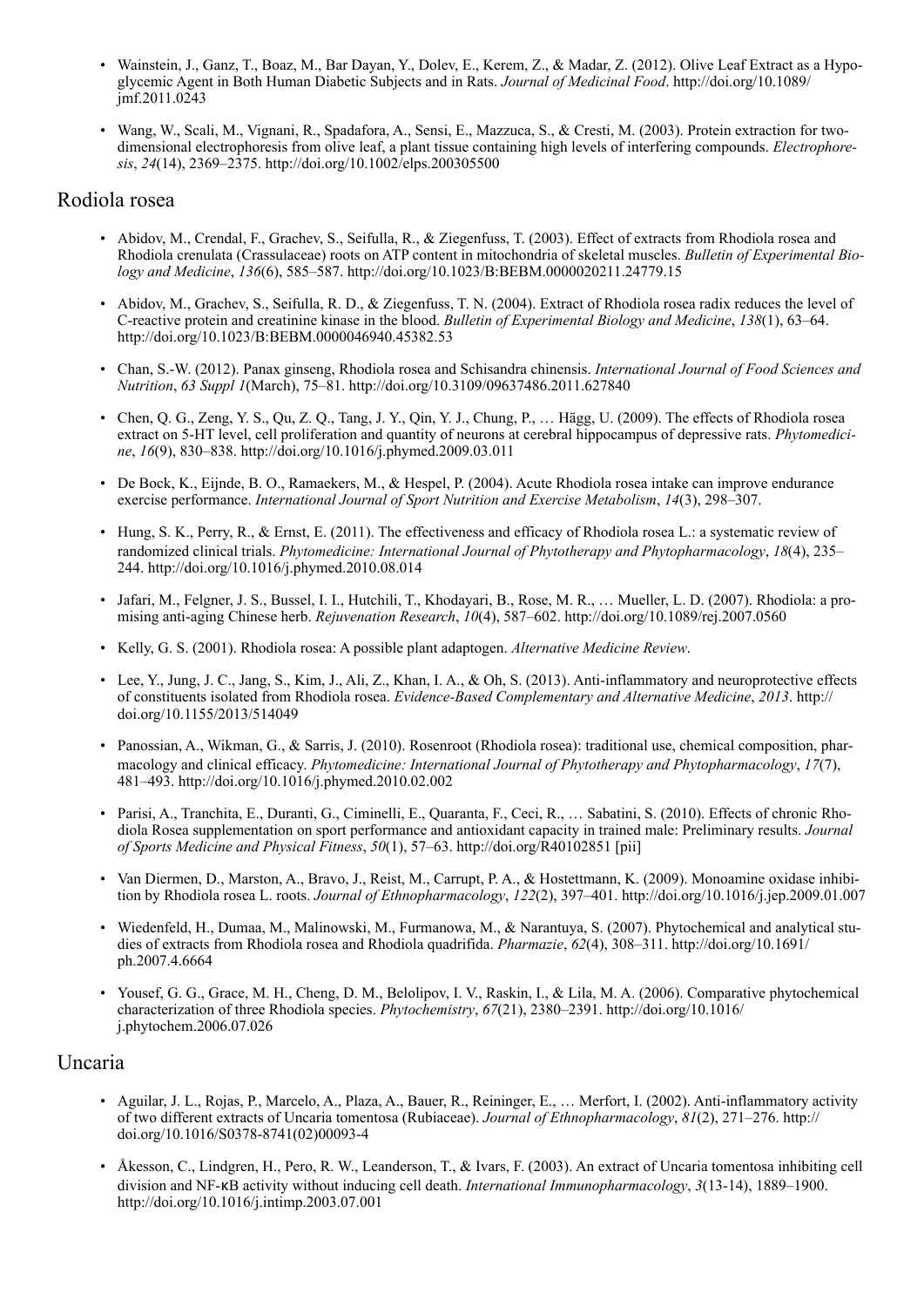- De Martino, L., Martinot, J. L. S., Franceschelli, S., Leone, A., Pizza, C., & De Feo, V. (2006). Proapoptotic effect of Uncaria tomentosa extracts. *Journal of Ethnopharmacology*, *107*(1), 91–94. http://doi.org/10.1016/j.jep.2006.02.013
- Farias, I., Do Carmo Araújo, M., Zimmermann, E. S., Dalmora, S. L., Benedetti, A. L., Alvarez-Silva, M., … Schetinger, M. R. C. (2011). Uncaria tomentosa stimulates the proliferation of myeloid progenitor cells. *Journal of Ethnopharmacology*, *137*(1), 856–863. http://doi.org/10.1016/j.jep.2011.07.011
- Gonçalves, C., Dinis, T., & Batista, M. T. (2005). Antioxidant properties of proanthocyanidins of Uncaria tomentosa bark decoction: A mechanism for anti-inflammatory activity. *Phytochemistry*, *66*(1), 89–98. http://doi.org/10.1016/ j.phytochem.2004.10.025
- Keplinger, K., Laus, G., Wurm, M., Dierich, M. P., & Teppner, H. (1999). Uncaria tomentosa (Willd.) DC.--ethnomedicinal use and new pharmacological, toxicological and botanical results. *Journal of Ethnopharmacology*, *64*(1), 23–34. http:// doi.org/10.1016/S0378-8741(98)00096-8
- Laus, G., Brössner, D., & Keplinger, K. (1997). Alkaloids of peruvian Uncaria tomentosa. *Phytochemistry*, *45*(4), 855– 860. http://doi.org/10.1016/S0031-9422(97)00061-7
- Mur, E., Hartig, F., Eibl, G., & Schirmer, M. (2002). Randomized double blind trial of an extract from the pentacyclic alkaloid-chemotype of uncaria tomentosa for the treatment of rheumatoid arthritis. *Journal of Rheumatology*, *29*(4), 678– 681.
- Reis, S. R. I. N., Valente, L. M. M., Sampaio, A. L., Siani, A. C., Gandini, M., Azeredo, E. L., … Kubelka, C. F. (2008). Immunomodulating and antiviral activities of Uncaria tomentosa on human monocytes infected with Dengue Virus-2. *International Immunopharmacology*, *8*(3), 468–476. http://doi.org/10.1016/j.intimp.2007.11.010
- Rizzi, R., Re, F., Bianchi, A., De Feo, V., de Simone, F., Bianchi, L., & Stivala, L. A. (1993). Mutagenic and antimutagenic activities of Uncaria tomentosa and its extracts. *Journal of Ethnopharmacology*, *38*(1), 63–77. http://doi.org/ 10.1016/0378-8741(93)90080-O
- Sandoval, M., Okuhama, N. N., Zhang, X. J., Condezo, L. A., Lao, J., Angeles', F. M., … Miller, M. J. S. (2002). Antiinflammatory and antioxidant activities of cat's claw (Uncaria tomentosa and Uncaria guianensis) are independent of their alkaloid content. *Phytomedicine: International Journal of Phytotherapy and Phytopharmacology*, *9*(4), 325–337. http:// doi.org/10.1078/0944-7113-00117
- Santa Maria, A., Lopez, A., Diaz, M. M., Albán, J., Galán De Mera, A., Vicente Orellana, J. A., & Pozuelo, J. M. (1997). Evaluation of the toxicity of Uncaria tomentosa by bioassays in vitro. *Journal of Ethnopharmacology*, *57*(3), 183–187. http://doi.org/10.1016/S0378-8741(97)00067-6
- Santos Araújo, M. D. C., Farias, I. L., Gutierres, J., Dalmora, S. L., Flores, N., Farias, J., … Chitolina Schetinger, M. R. (2012). Uncaria tomentosa-Adjuvant Treatment for Breast Cancer: Clinical Trial. *Evidence-Based Complementary and Alternative Medicine: eCAM*, *2012*, 676984. http://doi.org/10.1155/2012/676984
- Schetinger, M. R. C., Farias, I. L. G., Araújo, M. C. S., Farias, J. G., Rossato, L. V., Elsenbach, L. I., … Morsch, V. M. (2012). Uncaria tomentosa for reducing side effects caused by chemotherapy in CRC patients: Clinical trial. *Evidence-Based Complementary and Alternative Medicine*, *2012*. http://doi.org/10.1155/2012/892182

## Dimetilglicina (la bibliografia sulla dimetilglicina è troppo vasta per riportarla. Chi desiderasse approfondire digiti la parola su Google e troverà discrete sintesi in materia. Diamo solo alcuni studi recenti):

- Chen, S.-Y., Lai, M.-C., Lai, S.-J., & Lee, Y.-C. (2009). Characterization of osmolyte betaine synthesizing sarcosine dimethylglycine N-methyltransferase from Methanohalophilus portucalensis. *Archives of Microbiology*, *191*(10), 735–743. http://doi.org/10.1007/s00203-009-0501-z
- Fernàndez-Roig, S., Cavallé-Busquets, P., Fernandez-Ballart, J. D., Ballesteros, M., Berrocal-Zaragoza, M. I., Salat-Batlle, J., … Murphy, M. M. (2013). Low folate status enhances pregnancy changes in plasma betaine and dimethylglycine concentrations and the association between betaine and homocysteine. *American Journal of Clinical Nutrition*, *97*(6), 1252– 1259. http://doi.org/10.3945/ajcn.112.054189
- Friesen, R. W., Novak, E. M., Hasman, D., & Innis, S. M. (2007). Relationship of dimethylglycine, choline, and betaine with oxoproline in plasma of pregnant women and their newborn infants. *The Journal of Nutrition*, *137*(12), 2641–2646.
- Innis, S. M., & Hasman, D. (2006). Evidence of choline depletion and reduced betaine and dimethylglycine with increased homocysteine in plasma of children with cystic fibrosis. The Journal of nutrition (Vol. 136).
- Kern, J. K., Miller, V. S., Cauller, P. L., Kendall, P. R., Mehta, P. J., & Dodd, M. (2001). *Effectiveness of N,N-dimethylglycine in autism and pervasive developmental disorder. Journal of child neurology* (Vol. 16).
- Montgomery, A. (2006). Dimethylglycine and people with autism. *Learning Disability Practice*, *9*(2), 34–36. Retrieved from http://ezproxy.lib.ucf.edu/login?URL=http://search.ebscohost.com/login.aspx? direct=true&db=aph&AN=20093268&site=ehost-live